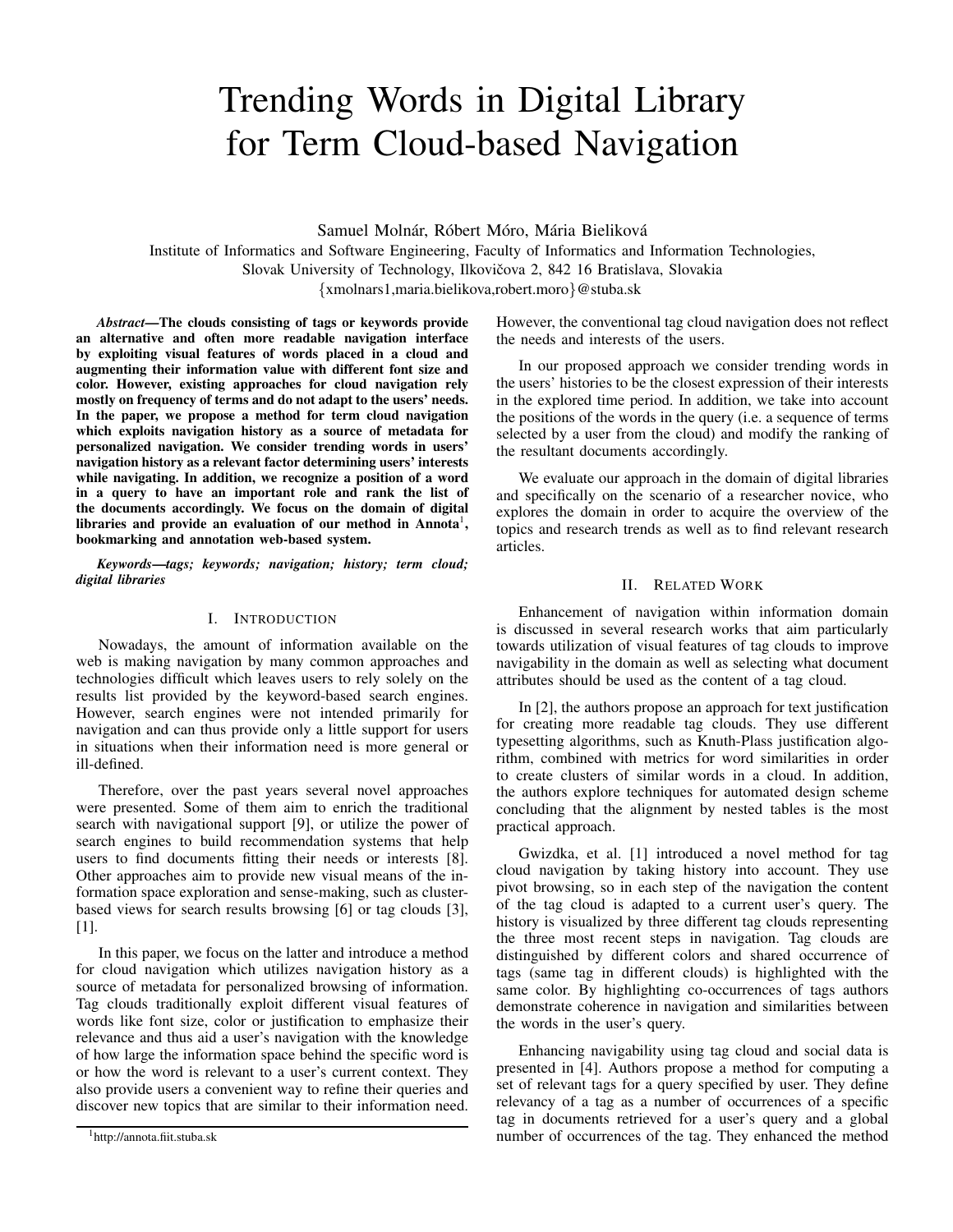by using social context such as preference of tags added by the user's friends. In order to evaluate their method authors conducted an experiment with students that were asked to navigate using Last.fm tags. The results of experiments were evaluated considering the time that it took a user to find a desired or familiar song from Last.fm.

Koutrika et. al. [3] present navigation and search over structured data using data clouds. Data clouds represent tag clouds that consist of precomputed search results over structured data. The purpose of the different content for the cloud is to guide users to refine their search query. Authors introduced a solution for a search refinement where entities span over multiple tables in database. A few approaches for scoring of keywords in a tag cloud are presented such as popularity, relevance or query dependency. The method for data clouds was evaluated using CourseRank, a system for ranking classes at universities and three students that were given a task to find a course in the system. The conclusion of the experiment was that the query dependency method for scoring keywords is the most efficient when refining search.

Existing approaches consider in most cases only tags as a source of metadata for content of the cloud [7] exposing their solution for cold start problem when recently added documents without any tags cannot be included in results of user's navigation. We try to remedy this problem by utilizing keywords automatically extracted from documents as source of metadata as well. Although Gwizdka, et al. [1] consider navigation history, it is only for visualisation of users queries in the short-term period of time without exploiting their navigation history. Therefore, their approach like most of the other presented lacks any personalization of the cloud content, thus providing only generic navigation in the specific domain.

#### III. HISTORY-BASED TERM CLOUD NAVIGATION

We propose a method for navigation which takes query history in a specific period of time into account. By using this approach we utilize the users' interests in that time period to enhance their navigation in the information space. We consider following history factors as relevant:

- 1) A position of a term in a query, which is represented as a sequence of terms selected by a user from the cloud
- 2) Trending terms in the users' history of queries in a specific period of time
- 3) Visualization of the term cloud in which terms from history are highlighted by different colors according to the time of their last usage.

Each navigation session starts with a tag cloud representing the whole information space or with an initial search specifying the part of it that is of interest to the user. However, we extend the cloud with relevant words from history utilizing history of all the users, as these words reflect the various paths foot-worn by the users seeking for information and can, therefore, help novice researchers find new topics to explore.

# *A. Term cloud content*

In order to represent documents, we use tags created by users to describe and categorize documents as well as

keywords extracted from documents which we both denote as terms. Since our method is mainly focused on documents within digital libraries' domain, we use the knowledge of their predefined structure to extract keywords only from relevant parts of documents, e.g. an abstract of an article.

When selecting terms into cloud, the relevancy of each term is determined by the number of times the term occurs in documents matching the user's query using the following formula:

$$
R_w(w) = count(w, D) \tag{1}
$$

where  $D$  is a list of all documents in domain that contain term w and count is a function determining the number of occurrences of term  $w$  in the list of documents  $D$ . This is a basic generic relevancy measure and it could be further enhanced by using precomputed weights in the automatically acquisitioned lightweight domain model [11]; however, our focus is mainly on the cloud content personalization.

#### *B. Position of a term in the query*

The position of a term in a user's query during the navigation is used for ranking of the list of relevant documents containing at least one of the terms from the user's query. The relevancy of a term, as stated in (1), is adjusted by the term's position in the query by  $log(n)+1$ , where *n* is a position of a term, in order to prefer the newly selected terms and penalize the older ones. Thus, we prefer documents that are the most relevant to the current information need of the user based on an assumption that in each step of navigation the information need evolves as the user explores the domain. The following equation is proposed to compute relevancy of the document d:

$$
R(d) = \frac{\sum_{w \in Q \cap W_d} (log(pos(w)) + 1)}{|Q|} \tag{2}
$$

where  $Q$  is a query,  $pos(w)$  determines a position of term  $w$ in  $Q$  and  $W_d$  is a list of terms (extracted keywords and tags) from document d.

#### *C. History in a period of time*

History records from a specific period of time are used for adapting the content of a cloud according to the user's query. When user's query changes, we search the history for similar queries and the most frequent terms in the queries are considered as the most relevant for the user's query. Thus, we help users to customize their queries with terms that they or other users have already used before.

This is especially useful for the scenario of exploratory navigation, because it helps users discover and explore what other users have been looking for. However, our approach can be easily modified for the refinding scenario as well. By utilizing history records of only one user instead of all the users, we can provide that particular user a way to quickly select already used navigation paths and refind potentially relevant information.

We apply the value of frequency by adjusting the relevancy formula (1):

$$
R_w(w) = \log(fq(w, p)) * count(w, D)
$$
 (3)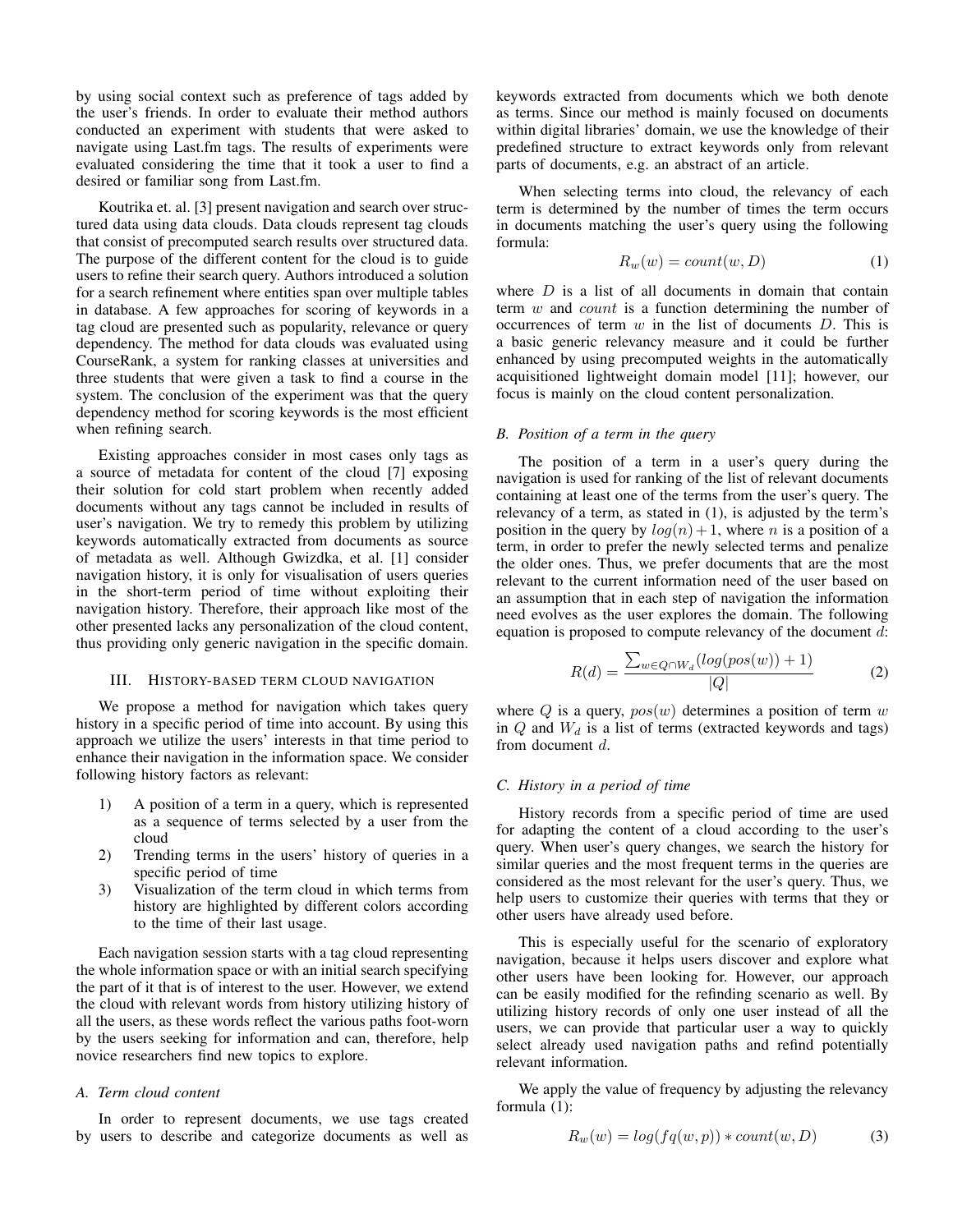where  $fq(w, p)$  is a frequency of term w in the period of time  $p$ . It is used in the process of choosing terms to cloud as described in Algorithm 1.

| <b>Algorithm 1:</b> Choosing the words to cloud from history |
|--------------------------------------------------------------|
| record and documents.                                        |
| <b>Input:</b> $Q$ - User's current query                     |
| $W_d$ - Terms from relevant document for query               |
| Q.                                                           |
| $MAX$ - Maximal number of terms from history.                |
| <b>Output:</b> Result - List of similar terms to the current |
| user's query.                                                |
| begin                                                        |
| find queries in user's history that contain at least         |
| one term from query $Q$ ;                                    |
| choose up to $MAX$ terms from found queries with             |
| the highest relevancies and assign them to $W_h$ ;           |
| foreach w in $W_h$ do                                        |
| if $w \in W_d$ then                                          |
| compute relevancy of $w$ according to (3);                   |
| else                                                         |
| set relevancy of $w$ to the mean relevancy of                |
| $W_d$ .                                                      |
| end                                                          |
| end                                                          |
| add $W_h$ to $Result;$                                       |
| return Result.<br>ena                                        |

# *D. Word cloud visualization*

Our approach for representation of history in a cloud exploits the time of the last usage of the terms from cloud in users' queries by using different colors as shown in Fig. 1. A color of a word is computed by interpolating between two colors based on the time of the last usage within the explored time period as follows:

 $color(w, p) = interpolate(CLR1, CLR2, norm(w, p))$  (4)

where  $color(w, p)$  is the color of the term w in explored time period p and  $norm(w, p)$  maps last usage of term in explored time period on  $(0, 1)$  interval.

By employing visual color distinction for terms used in history, user is able to see how recently she or others navigated in similar navigation path to hers. This personalization step helps especially novice users to see queries of different users navigating with similar information goal.

## IV. EVALUATION

We implemented our method in Annota, which is a system for creating bookmarks and annotating documents [10] and it is being developed at the Slovak University of Technology in Bratislava as a part of a ongoing research project TraDiCe (Cognitive Traveling in Digital Space of the Web and Digital Libraries) [5]. Currently, it is used by more than 100 users having about 4700 research documents bookmarked. Apart from bookmarking, Annota allows the users to to collaborate by creating groups and search in bookmarks and articles marked as public.

Our method is implemented as a module into Annota (see Fig. 1). We use Elasticsearch<sup>2</sup> for indexing documents and history of users' queries. We use Elasticsearch facet search to compute relevancy of terms in documents matching user's query as described in (1). Keyword extraction is backed up with AlchemyAPI<sup>3</sup>. Navigation interface is implemented using Backbone.js JavaScript framework. We gather navigation data represented as a list of queries users constructed during navigation, number of words in a cloud added from documents and from history. Apart from these logs we also track which documents users visit during their navigation sessions.

We conducted three experiments to evaluate how the users navigate using our method when their information need is more general and the main goal is to explore the domain. The first experiment served as a comparison of users' queries during the navigation. The purpose of the second qualitative experiment was to discuss navigation with users and gather their opinion on enhancement of navigation in the domain by exploiting their navigation history in the cloud. Lastly, we conducted a quantitative experiment with all users in Annota (active at the time of experiment) during one-week period of time.

## *A. Experiment 1: Comparison of user's queries*

We divided 4 users into two separate groups. The first group (Group 1) had the interface without terms from history and the other group (Group 2) was using interface with history and its visualization. Since users were interacting with the system for the first time, we chose exploratory search as a use case for exploiting navigation history of all users in a day-long period of time. Feedback from users was acquired by a questionnaire and mutual discussion at the end of our experiment.

We asked users to navigate in order to get familiar with two topics in the dataset. The topics were chosen according to the nature of the dataset:

- 1) Information retrieval and experiments concerning information retrieval
- 2) Navigation and data used in navigation

After completing the navigation tasks, we analysed gathered data consisting of user's queries. Tab. I summarizes queries constructed by groups during navigation.

According to the logs gathered while navigating, we conclude that users in Group 2 were navigating more extensively and their information need was adapting as their knowledge of information space enhanced. The extensive usage by Group 2 was caused by the fact that each member of the group could see the query that the others constructed similar to theirs.

In the questionnaire we asked the users from the Group 2 to answer questions regarding our cloud navigation and its interface. We asked them the following questions:

# 1) Describe your motivation for choosing a colored word from cloud.

The participants agreed upon the notion that the words highlighted with color were more dominant in

<sup>2</sup>http://www.elasticsearch.org/

<sup>3</sup>http://www.alchemyapi.com/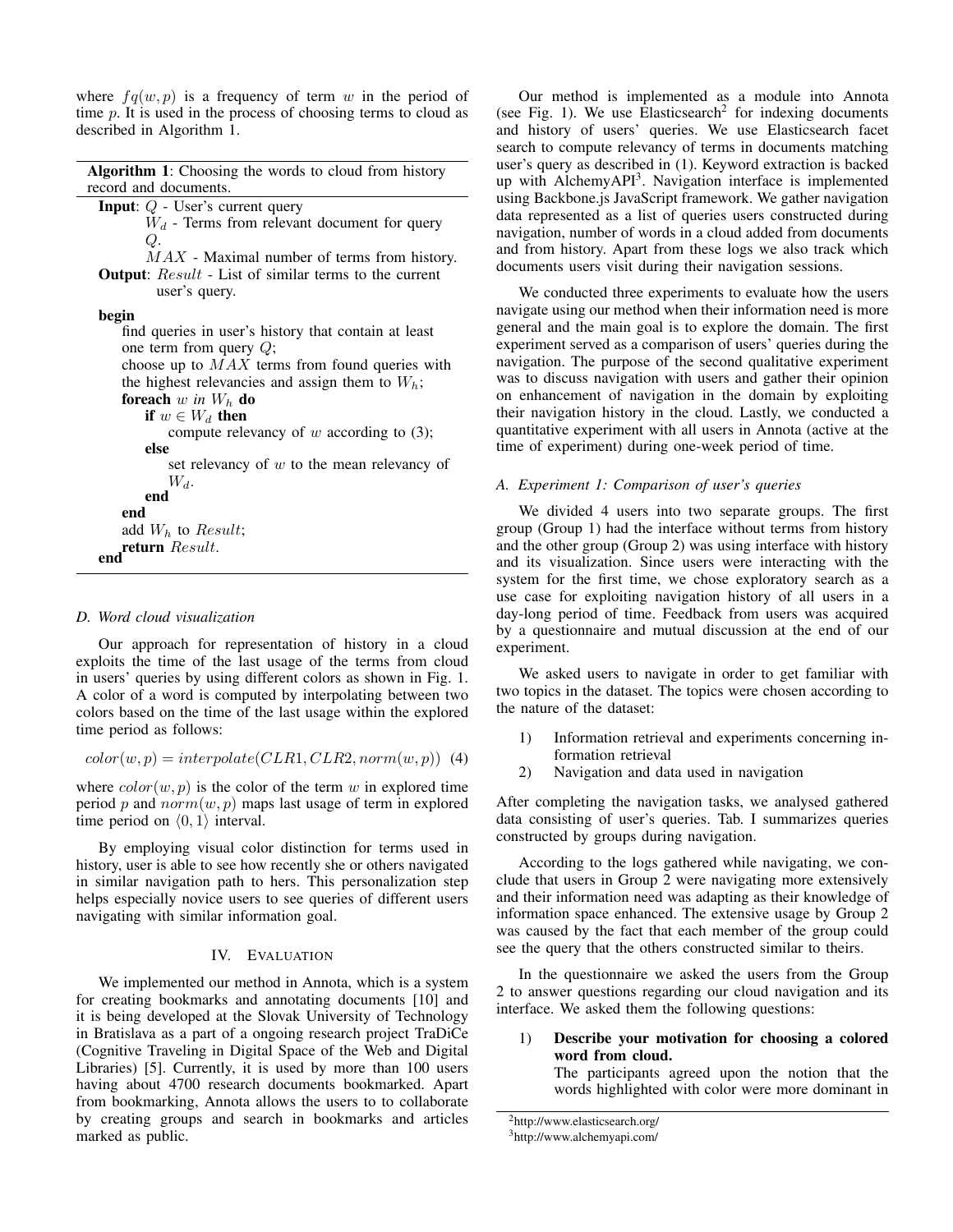| Annota<br>My library                                                                                                                                                          | <b>Public library</b><br>Groups | Feedback                                                                                                          | D           | Profile (Samue |
|-------------------------------------------------------------------------------------------------------------------------------------------------------------------------------|---------------------------------|-------------------------------------------------------------------------------------------------------------------|-------------|----------------|
| COde data design<br>development file<br>information<br>javascript new<br>page programming<br>reference ruby search<br>source tools tutorial user<br>web<br>webdesign<br>rails | $\bullet$ data                  | <b>O</b> Read laters<br>$\bigstar$ Favorited<br><b>Q</b> Search my library<br>2<br>programming<br>$\bullet$ rails | 僵<br>E      | Display $(10)$ |
|                                                                                                                                                                               | $\mathbb{R}^n$ .                | Rails and Large, Large file Uploads: loo We file rails ruby upload server                                         | Feb 16 2013 | Ø<br>û.        |
|                                                                                                                                                                               | 六日                              | <b>Learn REST: A Tut</b> We development programming rest web tutorial webservice                                  | Feb 16 2013 | Ø<br>ū         |
|                                                                                                                                                                               | 六日                              | Getting started We rails ruby development programming bendu rubyonrails framework<br>tutorial host cloud<br>í,    | Feb 16 2013 | Ø<br>m         |
|                                                                                                                                                                               | 六日                              | http://andrzejonsoftware.blogspot.sk/2011/09/rail.<br>ascript mvc                                                 | Feb 16 2013 | Ø<br>ū         |
|                                                                                                                                                                               | 六日                              | Welcome to Rails Detectives We javascript rails easyxdm cross-domain ajax                                         | Feb 16 2013 | Ø<br>ū         |
|                                                                                                                                                                               | $\frac{1}{24}$ .                | <b>Schneems • You got NoSQL i We ruby rails nosgl postgres postgresgl hstore</b>                                  | Feb 16 2013 | Ø<br>ū         |
|                                                                                                                                                                               | the L                           | Agile Data Home We design database programming development data agile methodology<br>modeling                     | Feb 16 2013 | Ø<br>Ū         |
|                                                                                                                                                                               | $\mathbb{R}$                    | Ruby on Rails Guides: Ruby If rails ruby programming rails3 release_notes                                         | Feb 16 2013 | Ø<br>ū         |

Fig. 1. Term cloud navigation in Annota. The users can navigate using term cloud (1), in which the terms from history are differentiated by color (from oldest to newest as an interval from orange to green). The query is represented as a sequence of terms selected from the cloud (2). The results are ranked considering the position of words in the query (3).

TABLE I. USERS' QUERIES AND THEIR USAGE DURING NAVIGATION.

| Topic 1               |                          |                       |                |  |  |  |
|-----------------------|--------------------------|-----------------------|----------------|--|--|--|
| Group 1               |                          | Group 2               |                |  |  |  |
| Term                  | Count                    | Term                  | Count          |  |  |  |
| information           | 5                        | information retrieval | 12             |  |  |  |
| information retrieval | 3                        | paper                 | 6              |  |  |  |
| retrieval             | $\overline{c}$           | experimentation       | 5              |  |  |  |
| search process        | $\overline{\mathcal{L}}$ | 3<br>experiment       |                |  |  |  |
|                       |                          | information search    | $\mathfrak{D}$ |  |  |  |
|                       |                          | retrieval             |                |  |  |  |
|                       |                          | theory                | 1              |  |  |  |
| Topic 2               |                          |                       |                |  |  |  |
| Group 1               |                          | Group 2               |                |  |  |  |
| <b>Term</b>           | Count                    | <b>Term</b>           | Count          |  |  |  |
| navigation            | 5                        | data                  | 13             |  |  |  |
| data                  | 5                        | navigation            | 14             |  |  |  |
| data mining           |                          | design                | 3              |  |  |  |
|                       |                          | semantic web          | $\overline{c}$ |  |  |  |
|                       |                          | data mining           |                |  |  |  |
|                       |                          | web search            |                |  |  |  |

the cloud and therefore they were more focused on finding relevant words among the highlighted ones.

- 2) Rank the relevancy of the resultant documents. The mutual agreement was that the documents at the top of the result list were more relevant than the documents at the bottom and they noticed that the result list was adapting to the position of the terms in the query.
- 3) How did highlighted words effect your navigation? The mutual agreement was that participants chose highlighted words, because they were both visually distinguished and relevant to their query. Users agreed that the color was visually more dominant than font size and they used smaller highlighted words in favour of bigger, but colorless ones.

According to the results of our experiment and answers from the questionnaire, our method assisted users during exploratory navigation and helped them to refine their queries by exploiting queries of other users. The participants positively reacted on query refinement using highlighted words, but in the beginning they had a difficulty understanding what the colour meant. The results of the experiment might be more accurate if the navigation history was more extensive in the selected time period, therefore the cloud would provide more navigation paths to follow.

## *B. Experiment 2: Qualitative evaluation with users*

The goal of the second experiment was to observe how the users interact with the proposed method of navigation and whether it is useful for them. Again, we conducted the experiment with 4 participants. As a dataset we used 4313 documents consisting of website bookmarks and articles from various digital libraries. Fulltext search was included as a part of navigation interface. Participants were supposed to navigate to articles concerning the following two topics (represented as a list of terms):

- 1) Navigation, tags, experiments and web
- 2) Programming, algorithms and web

During navigation we tracked the participants' queries and the content of the cloud was extended with terms from the queries, but terms were not highlighted by different colors. At the end of the experiment we highlighted terms in the cloud by color to emphasize their relevance in period of time and participants expressed their opinion what the color meant. The mutual agreement was that the color is a from of recommendation of relevant terms to their current query and they paid more attention to highlighted words with smaller font size than bigger ones without specific color shade, since they believed that highlighted terms were more relevant based on system recommendation. The users did not intuitively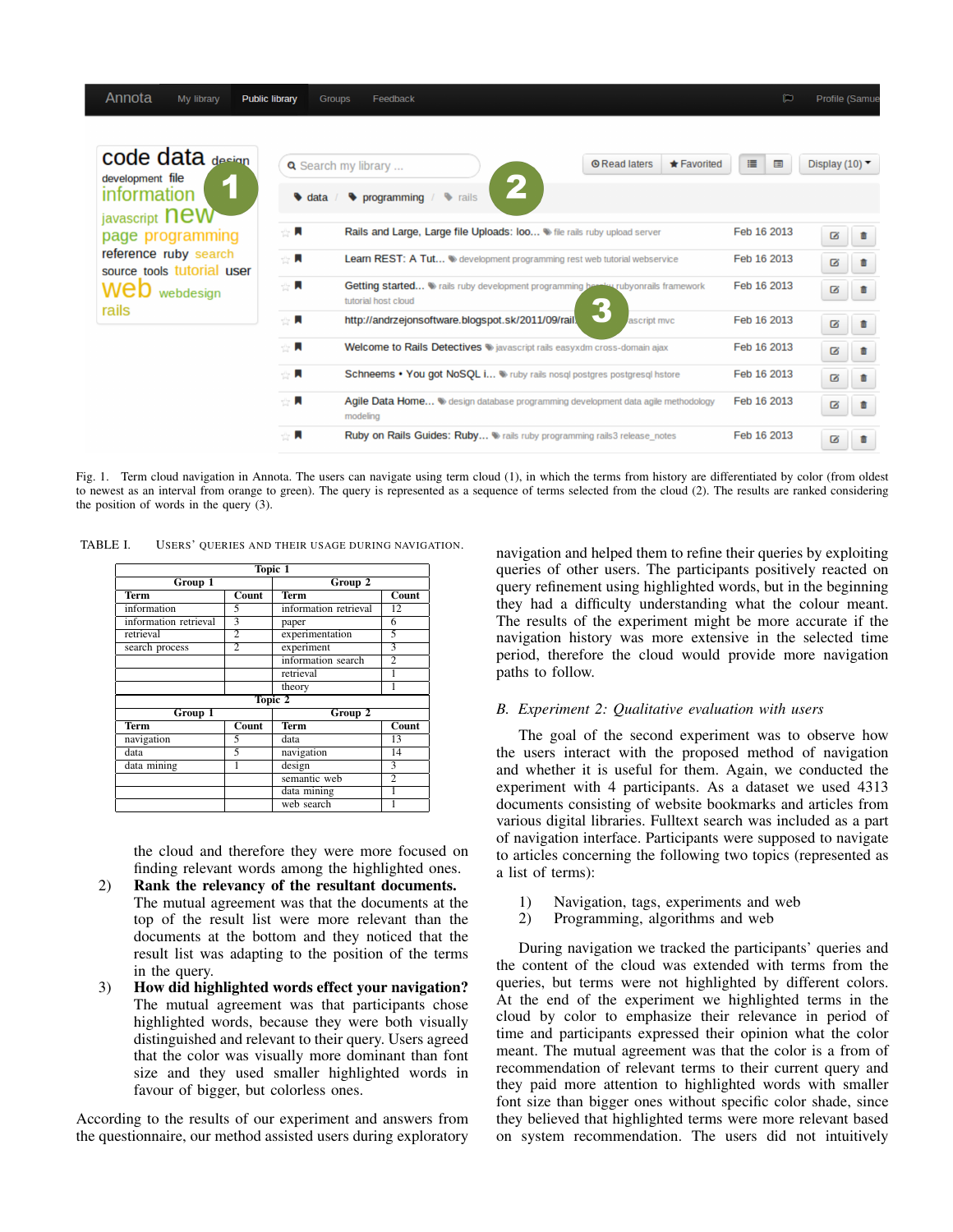

Fig. 2. Distribution of navigation data by the number of users' queries (left) and the number of terms in queries (right).

recognize that different shades of color represent last usage of words in history.

We also noticed that the majority of the users navigated by similar pattern. Firstly, they searched for term using fulltext search and then they used cloud to navigate among the resultant documents. The motivation for this pattern was that after specifying exact query, they filtered documents that are relevant to their information need and the content of the cloud consisted only of relevant terms to their query.

Based on the findings from this experiment, we can conclude that users are receptive to different term colors more than to their size. In addition, if they are faced with a navigation task, they tend to filter the information space using the fulltext search and then navigate among the results using term cloud to refine the query and explore the filtered subspace in more detail.

#### *C. Experiment 3: Quantitative evaluation with Annota users*

We conducted the last experiment with 17 users of Annota during one week. The content of cloud was extended with words from history without highlighting. The utilization of colors to represent history was not part of the experiment, since the goal of the experiment was to quantitatively evaluate proportion of term selection from history with respect to all the terms in the cloud.

We gathered navigation data consisting of number of terms in cloud, number of terms selected from documents to cloud and number of terms selected from history to cloud. In addition, we tracked which documents users chose during navigation (e.g. user clicked on a document link) and their position in the result list.

The navigation data showed that 17 users who navigated using cloud in Annota during our experiment constructed 45 queries consisting overall from 124 terms (65 unique). Fig. 2 shows distribution of navigation data by number of queries and number of terms in queries.

We evaluated the proportion of terms from history selected from the cloud by the users and proportion of terms from history present in the cloud. We calculate the latter as the ratio of the terms in the cloud added from navigation history to all the cloud terms in every navigation step:

TABLE II. SELECTION AND PROBABILITY OF SELECTION OF TERMS ADDED FROM HISTORY INTO THE CLOUD.

| $\overline{\mathbf{N}}$ | <b>History</b> | Random | <b>Difference</b> |
|-------------------------|----------------|--------|-------------------|
| 1                       | 0.40           | 0.07   | 0.33              |
| $\overline{2}$          | 0.16           | 0.05   | 0.11              |
| $\overline{3}$          | 0.26           | 0.09   | 0.17              |
| $\overline{4}$          | 0.14           | 0.13   | 0.02              |
| $\overline{5}$          | 0.00           | 0.23   | $-0.23$           |
| $\overline{6}$          | 0.30           | 0.27   | 0.03              |
| $\overline{7}$          | 0.18           | 0.20   | $-0.02$           |
| 8                       | 0.35           | 0.19   | 0.16              |
| 9                       | 0.44           | 0.27   | 0.18              |
| 10                      | 0.55           | 0.26   | 0.29              |

$$
W_h = \frac{\sum_{\forall term \; selection} |history \; terms \; in \; the \; cloud|}{\sum_{\forall term \; selection} |all \; terms \; in \; the \; cloud|} \tag{5}
$$

Besides the proportion of words in cloud from history,  $W_h$ defines a probability with which the users can select any term from the cloud into their queries. We also calculate the actual frequency of selecting the terms from history by the users as a fraction of the number of terms added from history that were selected by the users to their queries and the number of all the selected terms from queries.

$$
Q_h = \frac{|selected \text{ terms added from history}|}{|selected \text{ terms}|}
$$
 (6)

The users selected 124 terms (65 unique) in their queries. According to (5) and (6) and the data we gathered from the users' navigation sessions,  $W_h \approx 0.14$  and  $Q_h \approx 0.30$ . It means that the clouds consisted from 14% of terms from history on average during each navigation step. On the other hand, about 30% of users' queries consisted of terms from history. Based on the presented results, we can conclude that the users selected terms from history twice as often as they would if they selected terms in the cloud randomly. Therefore, it suggests that terms added into the cloud from history were deemed relevant by the users.

In order to further support our findings, we examined the relationship between the frequency of selection of cloud terms added from the navigation history and the probability of selecting the history terms if the users would have selected the terms during their navigation sessions randomly with respect to the overall number of terms added from history present in the cloud. Tab. II shows the number  $N$  of the terms added from history present in the cloud in each navigation step. *History* is represented by  $Q_h$  from (6) and *Random* by  $W_h$  from (5). *History* means that user has selected term added from history into the cloud to her query on purpose and *Random* represents probability of terms being selected by the user to the query.

As we can see in Fig. 3 in the majority of the cases the actual selection frequency of the history terms was higher than the probability of their selection by chance. For example, with only one history term in the cloud, the probability of its selection was about 7% and yet it was selected by the users 40% of the cases. On the other hand, with 5 history words in the cloud, we did not observe any selection of these terms by the users. It could have been caused by the relatively short duration of our experiment and the size of the collected